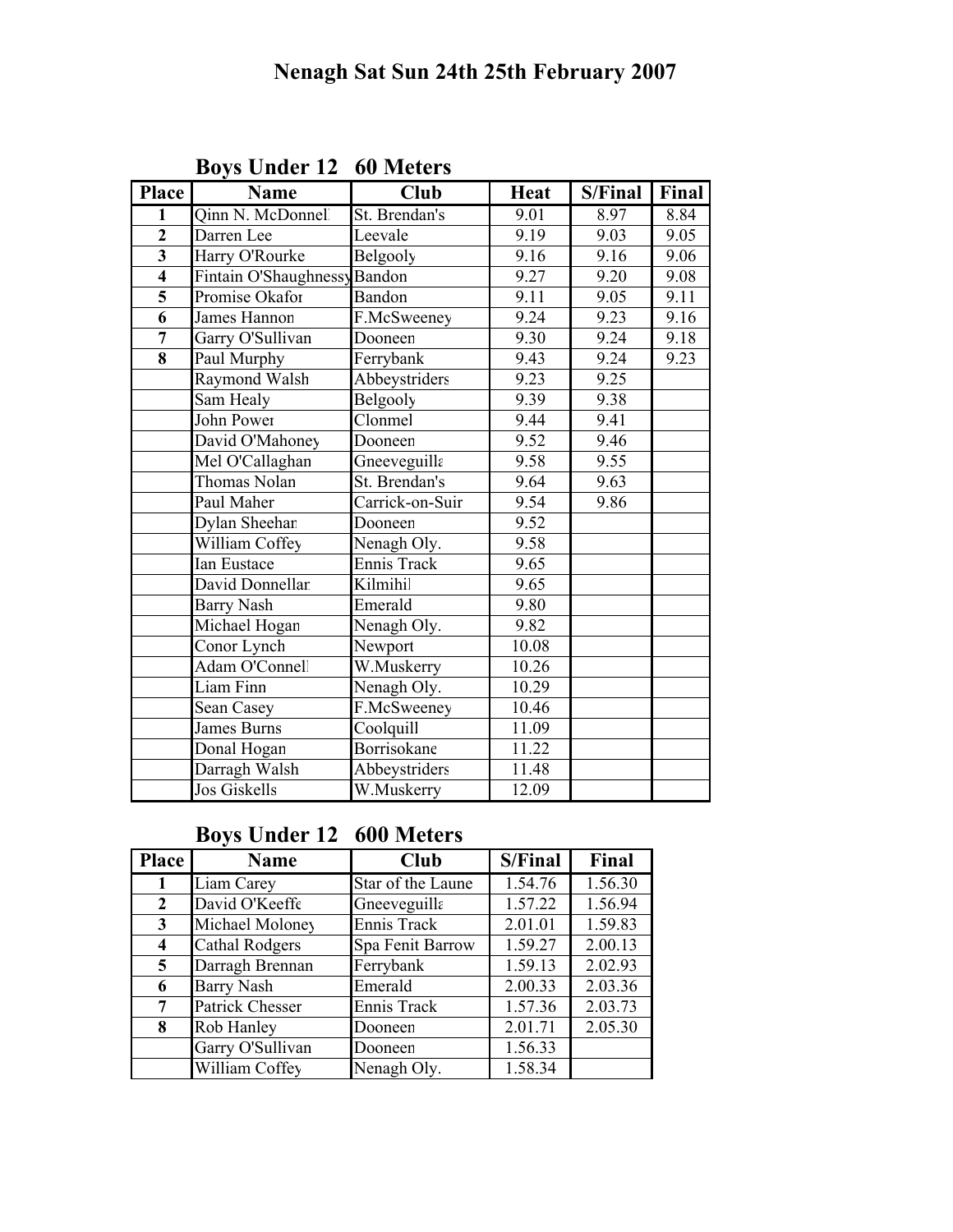# Nenagh Sat Sun 24th 25th February 2007

| Paul Murphy     | Ferrybank              | 1.59.19 |
|-----------------|------------------------|---------|
| Michael Hogan   | Nenagh Oly.            | 2.02.68 |
| Jacob Loughnane | Marian                 | 2.03.09 |
| Ger Browne      | <b>Tralee Harriers</b> | 2.04.06 |
| Eoin Devereaux  | Kilmurry Ib. NC.       | 2.04.10 |
| Conor Lynch     | Clonmel                | 2.05.33 |
| John Power      | Clonmel                | 2.06.15 |
| Ronan Coughlan  | Dooneen                | 2.06.20 |
| Martin Darcy    | Ennis Track            | 2.06.72 |
| Liam Finn       | Nenagh Oly.            | 2.08.24 |
| Eoin Hurley     | Kilmurry Ib. NC.       | 2.09.83 |
| Killian Ryan    | Dooneen                | 2.13.74 |
| John Bowmar     | Emerald                | 2.24.19 |
| Cian Creedon    | W.Muskerry             | 2.25.15 |
| Adam O'Connel   | W.Muskerry             | 2.26.67 |
| Eoin Walsh      | W.Muskerry             | 2.37.96 |
| Paul Kelly      | Emerald                |         |

#### Boys Under 12 4 x 100m

| <b>Place</b> | <b>Name</b> | <b>Club</b>     | S/Final | Final   |
|--------------|-------------|-----------------|---------|---------|
|              |             | Dooneen         | 1.01.67 | 1.00.68 |
| $\mathbf 2$  |             | Nenagh Oly.     | 1.02.51 | 1.01.46 |
| 3            |             | St. Brendan's   | 1.01.77 | 1.02.44 |
| 4            |             | Gneeveguilla    | 1.03.00 | 1.03.76 |
|              |             | Clonmel A       | 1.03.39 |         |
|              |             | <b>Belgooly</b> | 1.05.00 |         |
|              |             | Leevale         | 1.06.22 |         |
|              |             | W.Muskerry      | 1.14.14 |         |

#### Boys Under 13 60m Hurdles

| <b>Place</b> | <b>Name</b>                       | Club                   | S/Final | Final |
|--------------|-----------------------------------|------------------------|---------|-------|
| 1CBP         | Matthew Aherne Ford Abbeystriders |                        | 10.50   | 10.22 |
| 2            | Eoin O'Carroll                    | <b>Tralee Harriers</b> | 11.01   | 10.44 |
| 3            | Daniel Shanahan                   | St. Brendan's          | 10.74   | 10.46 |
| 4            | Ryan Taylor                       | St. Cronan's           | 11.17   | 11.13 |
| 5            | Kevin Kirwan                      | Carrick-on-Suir        | 11.46   | 11.35 |
| 6            | Josh Mullane                      | Emerald                | 11.18   | 11.62 |
| 7            | Conor McDonald                    | Leevale                | 11.99   | 11.95 |
| 8            | Kieran Connolly                   | F.McSweeney            | 12.00   | 11.96 |
|              | Nicholas Twumasi                  | Marian                 | 11.68   |       |
|              | Dan Finnerty                      | Nenagh Oly.            | 12.24   |       |
|              | Francis Kelly                     | Borrisokane            | 14.07   |       |
|              | Dylan Ryan                        | Dooneen                | 12.07   |       |
|              | Tom Hennessy                      | Nenagh Oly.            | 12.45   |       |
|              | <b>Eamon Costellc</b>             | Borrisokane            | 12.78   |       |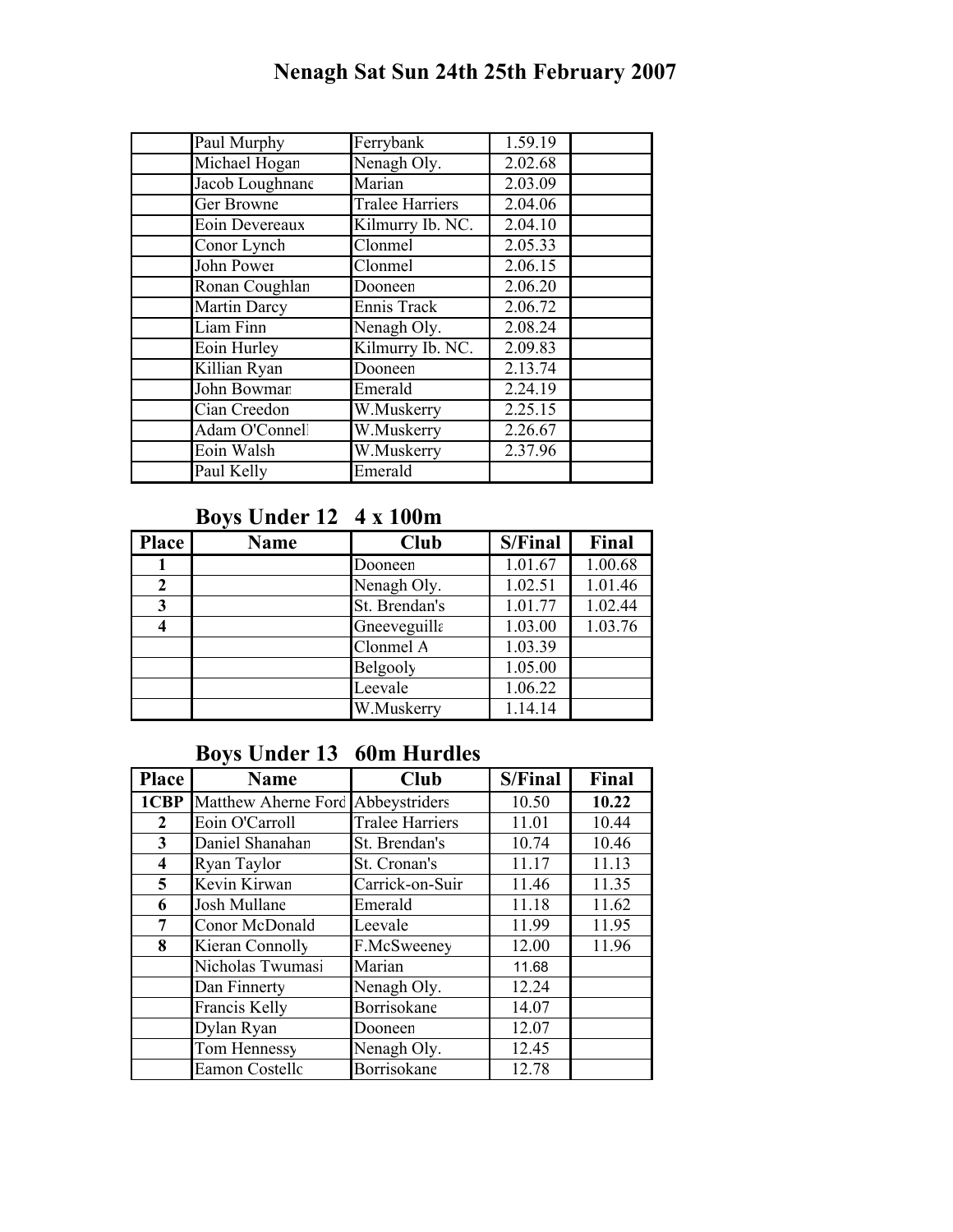# Nenagh Sat Sun 24th 25th February 2007

| <b>Patrick Collins</b> | Nenagh Oly           | 12.86 |  |
|------------------------|----------------------|-------|--|
| <b>Eoghan Courtney</b> | <b>St.</b> Brendan's | 14.01 |  |

#### Boys Under 13 60 Meters

| <b>Place</b>            | <b>Name</b>            | <b>Club</b>                  | <b>Heat</b> | S/Final | Final |
|-------------------------|------------------------|------------------------------|-------------|---------|-------|
| $1$ CBP                 | Daniel Shanahan        | St. Brendan's                | 8.85        | 8.61    | 8.39  |
| $\boldsymbol{2}$        | Eoin O'Carroll         | <b>Tralee Harriers</b>       | 8.77        | 8.07    | 8.48  |
| $\overline{\mathbf{3}}$ | Nicholas Twumasi       | Marian                       | 8.72        | 8.51    | 8.53  |
| $\overline{4}$          | Matthew Aherne Ford    | Abbeystriders                | 8.75        | 8.53    | 8.58  |
| $\overline{\mathbf{5}}$ | Ryan Taylor            | St. Cronan's                 | 8.65        | 8.70    | 8.72  |
| $\overline{6}$          | Dylan Ryan             | Dooneen                      | 8.86        | 8.74    | 8.88  |
| $\overline{7}$          | Barry O'Connor         | Gneeveguilla                 | 8.94        | 8.89    | 8.95  |
| $\overline{\bf 8}$      | <b>Eoghan Courtney</b> | St. Brendan's                | 9.03        | 9.03    | 9.05  |
|                         | Padraig Looram         | $\overline{\text{Cl}}$ onmel | 9.20        | 9.20    |       |
|                         | Louis Lavery           | Nenagh Oly.                  | 9.24        | 9.30    |       |
|                         | Conor Madigan          | St. John's                   | 9.27        | 9.37    |       |
|                         | <b>Andrew Moran</b>    | Dooneen                      | 9.29        | 9.41    |       |
|                         | <b>Alan Cummins</b>    | Emerald                      | 9.24        | 9.41    |       |
|                         | Evan Lynch             | Clonmel                      | 9.47        | 9.45    |       |
|                         | Cormac Hickey          | Riverstick/Kinsale           | 9.68        | 9.61    |       |
|                         | Reece Maher            | Clonmel                      | 9.70        | 9.97    |       |
|                         | Con Berkery            | Bilboa                       | 9.30        |         |       |
|                         | <b>Josh Mullane</b>    | Emerald                      | 9.38        |         |       |
|                         | Aidan Moloney          | Newport                      | 9.44        |         |       |
|                         | Dan Finnerty           | Nenagh Oly.                  | 9.54        |         |       |
|                         | Colin Lynch            | St. John's                   | 9.55        |         |       |
|                         | <b>Patrick Collins</b> | Nenagh Oly.                  | 9.58        |         |       |
|                         | <b>Billy Cosgrave</b>  | Emerald                      | 9.70        |         |       |
|                         | Darragh Ryan           | Templemore                   | 9.71        |         |       |
|                         | Eamon Costellc         | <b>Borrisokane</b>           | 9.86        |         |       |
|                         | Conor Crowley          | Gneeveguilla                 | 9.86        |         |       |
|                         | Sean Murphy            | St. John's                   | 9.95        |         |       |
|                         | Jack Murphy            | Kilmurry Ib. NC.             | 10.04       |         |       |
|                         | Tom Hennessy           | Nenagh Oly.                  | 10.15       |         |       |
|                         | Eoin Kearney           | Clonmel                      | 10.18       |         |       |
|                         | Fintan Maguire         | W.Muskerry                   | 10.19       |         |       |
|                         | <b>Robert Doherty</b>  | Newport                      | 10.45       |         |       |
|                         | <b>Robert Downey</b>   | W.Muskerry                   | 10.51       |         |       |
|                         | Michael Costellc       | St. Brendan's                | 10.55       |         |       |
|                         | Jonathan Martin        | Ennis Track                  | 10.77       |         |       |
|                         | Neil Condor            | Clonmel                      | 11.77       |         |       |
|                         | <b>Luke Blake</b>      | Emerald                      | 12.43       |         |       |

# Boys Under 13 600 Meters

|  |  | <b>Place</b> | ame | Aub_ | $T$ Final | $\nabla$ inal |
|--|--|--------------|-----|------|-----------|---------------|
|--|--|--------------|-----|------|-----------|---------------|